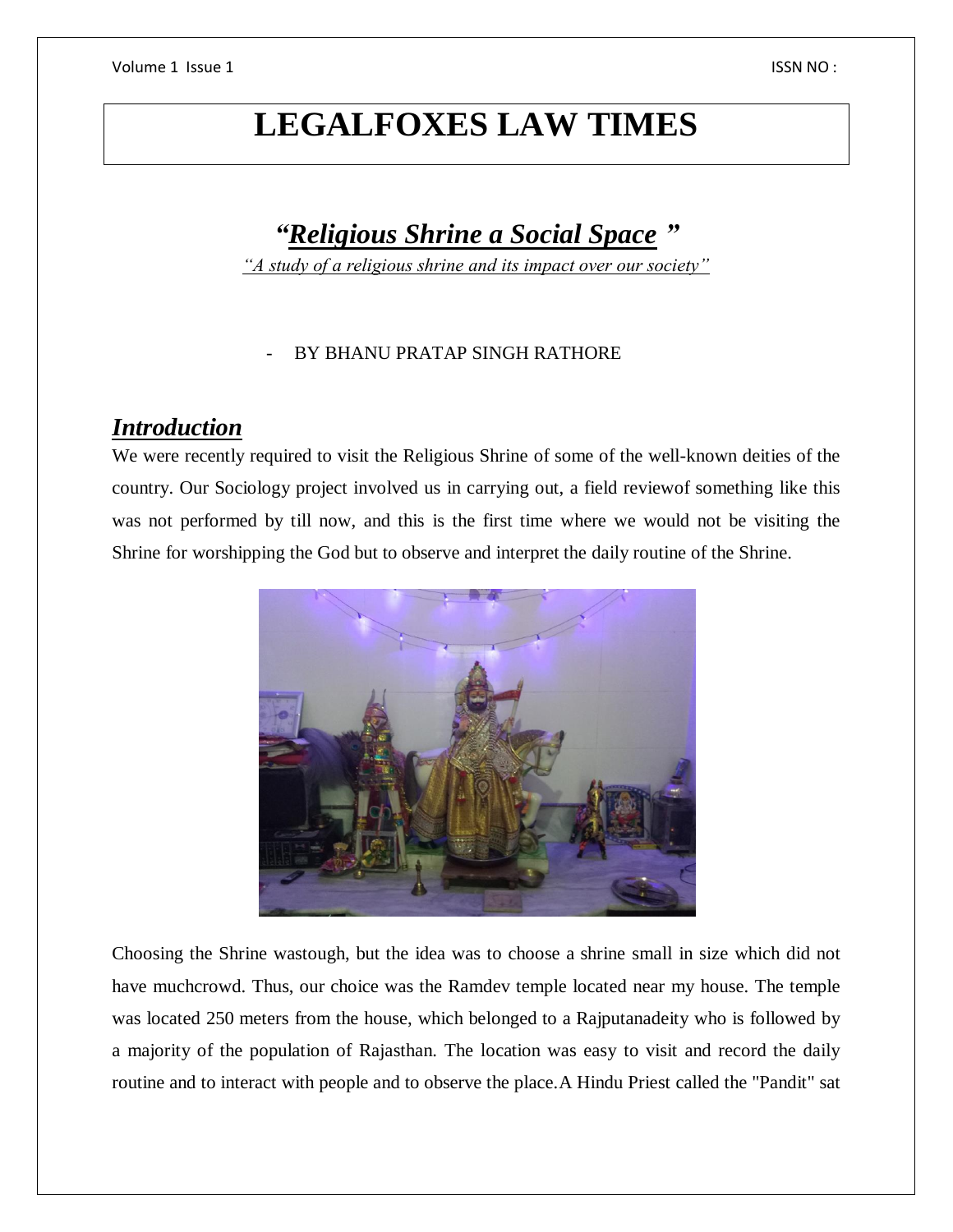in the temple, and was responsible for opening and closing of the temple on time. His house was situated within the temple premises, about 50 meters away. In the evening, the veterans of society would often come to sit there for experiencing the peaceful melodies of the evening prayers. The routine followed in the Shrine started with the early morning prayer which is locally called the 'Aarti'which takes place from 6:00 am to 7:00 am which is followed by the 'Prashaad distribution ceremony'. The same routine is following at sundown when most of the people of our neighbourhood gather for the evening 'Hawan' and 'Pooja'. At around 9:00 pm, the Pandit closes the temple and return to his house.

#### *History*

The deity 'Ramdev' is not a mythological figure, but a historical king. During 1352-1385 AD he ruled the state of Rajasthan and devoted his life for the upliftment of the poor and underprivileged people of the society.

On investigation with the neighbourhood, it was recorded that most of the locals were not aware of the history of the establishment and did not have any idea about diety himself. However, when established, it was small in size, i.e.four by four feet of the concrete platform and on it a small hut-like structure in which the portrait was placed, people use to throw wheator'Bajra'.Near the Shrine there was an area designated to feed the birds.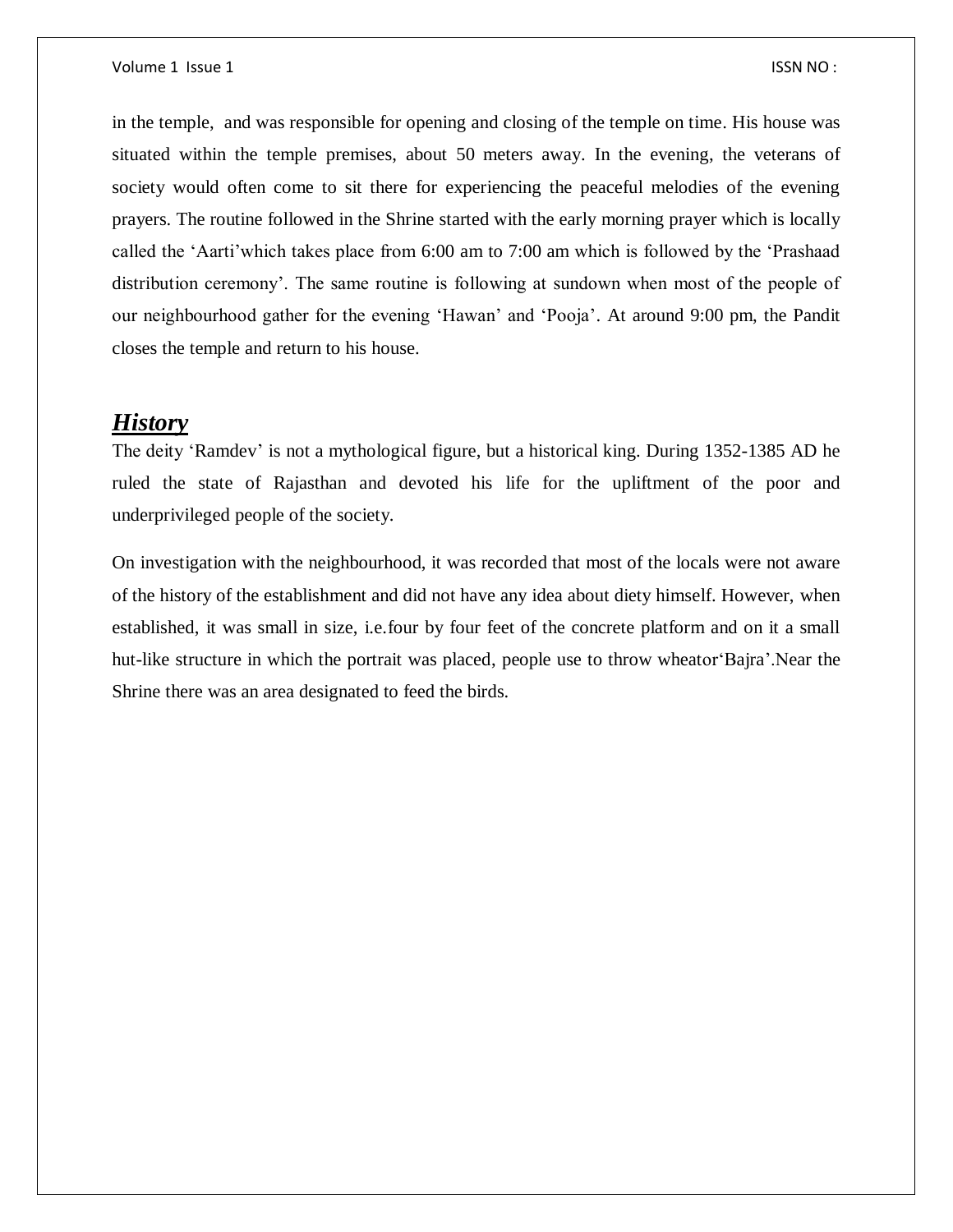

Within two years, the popularity of the Shrine increased, and the establishment was deconstructed into a more prominent temple. The money for the construction was donated by all the Rajputs families in the colony.



Because of the construction, the number of people visiting the Shrine increased.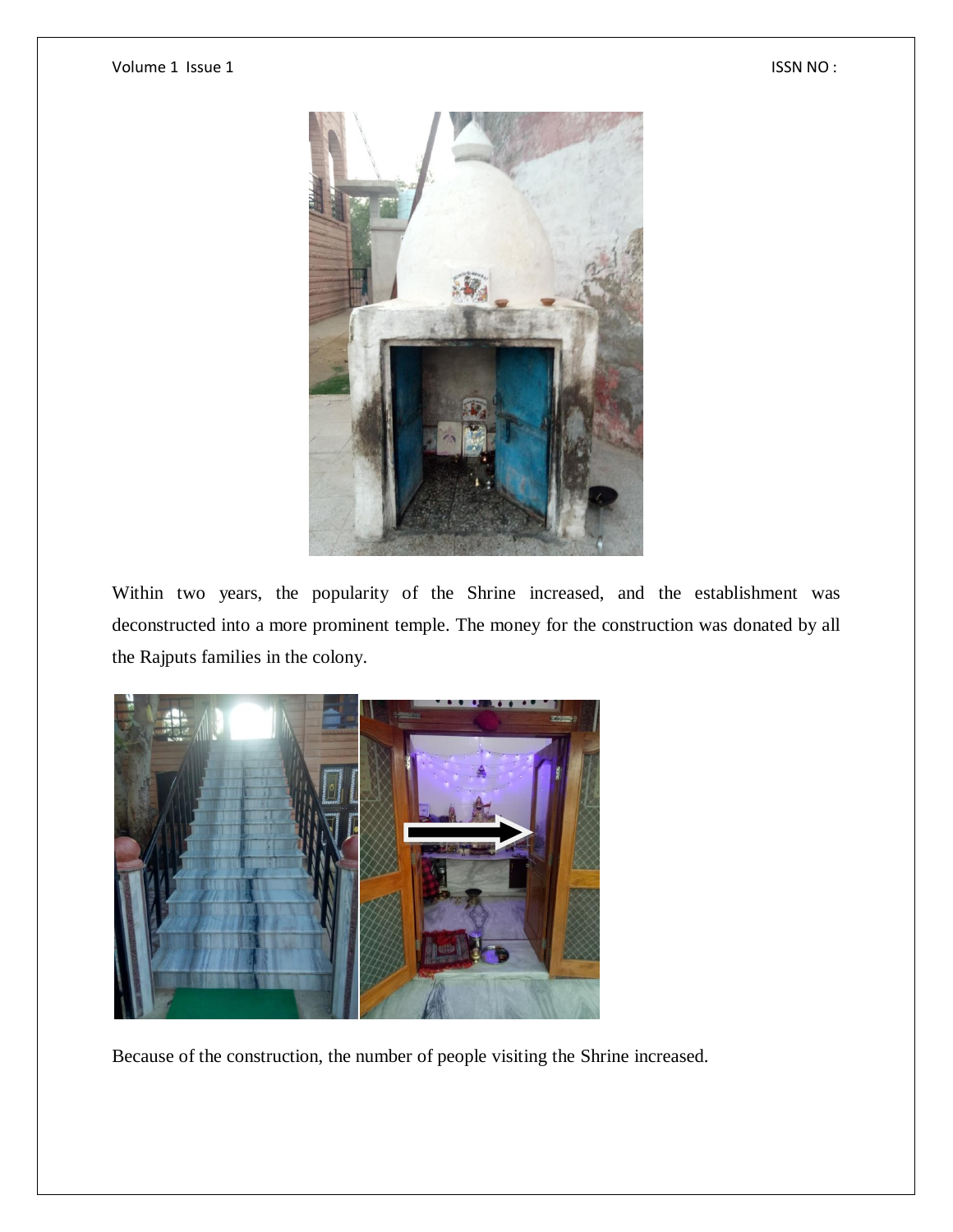Moreover, since then a "Pandit," i.e. a Hindu priest is available in the day time all the temple. These are two of the many changes which took place after the construction of the new temple. This event, as mentioned above, reminded meof Karl Marx,who once stated that – *"the social changes are affected by the changes in the material condition"*. Furthermore, the same was happening here; the material changes in the formation of the new construction lead to many social life changes in our society.

## *First Day( 16th October 2017 )*

I got up at 6:00 am as it was the first day of my field review and as I wanted to experience the morning routine of the temple. I arrived at the temple by 6:30 am, to my astonishment there was a mass gathering of roughly 100 people in the area. There was a proper place in the corner of the boundary wall for people to leave their slippers and shoes before entering the temple. At this moment, I recalled the distinction made by MsEmile Durkheim between the terms Sacred and Profane, where the slippers were considered to beprofane,whereas the premises of the temple was described as sacred. People who were coming from their visit were taking out some time to feed the seeds to the birds. This act of feeding the birds was considered as an act of "POONIYE"which means- avirtue. When I reached the Shrine, the morning Aarti of worshipping the deity was being performed by the "Pandit". As it was my first day, I decided not to interact withanyone, but just to observe the prayer. The prayer was the inclusion of songs and shlokas, along with which the temple musicians played instruments like the bell and drum. All the individuals present were clapping their hands in a particular pattern. After the prayer was over, the Hindu priest distributes the "PRASAD" a type of sweet, to the present people. The People made a row, and line by line came forward for the "JYOTI" and took the "PRASAD" given by the Hindu priest.

I was at the end of the row when my turncame the Hindu priest saw me he told me that, " mandir me "Naha KeAanaChahiye" meaningthat " you should come to the temple after you take a bath." He assumed this fact, and he was right this morning, I didn't take a bath before starting my day. Further, I smiled and apologized to him for my conduct. I understood that the priest of the temple considered it essential "to visit a temple after you have taken a bath". After the prayer, many left the premises of the temple for work, and very few sat for half an hour, they sat in a particular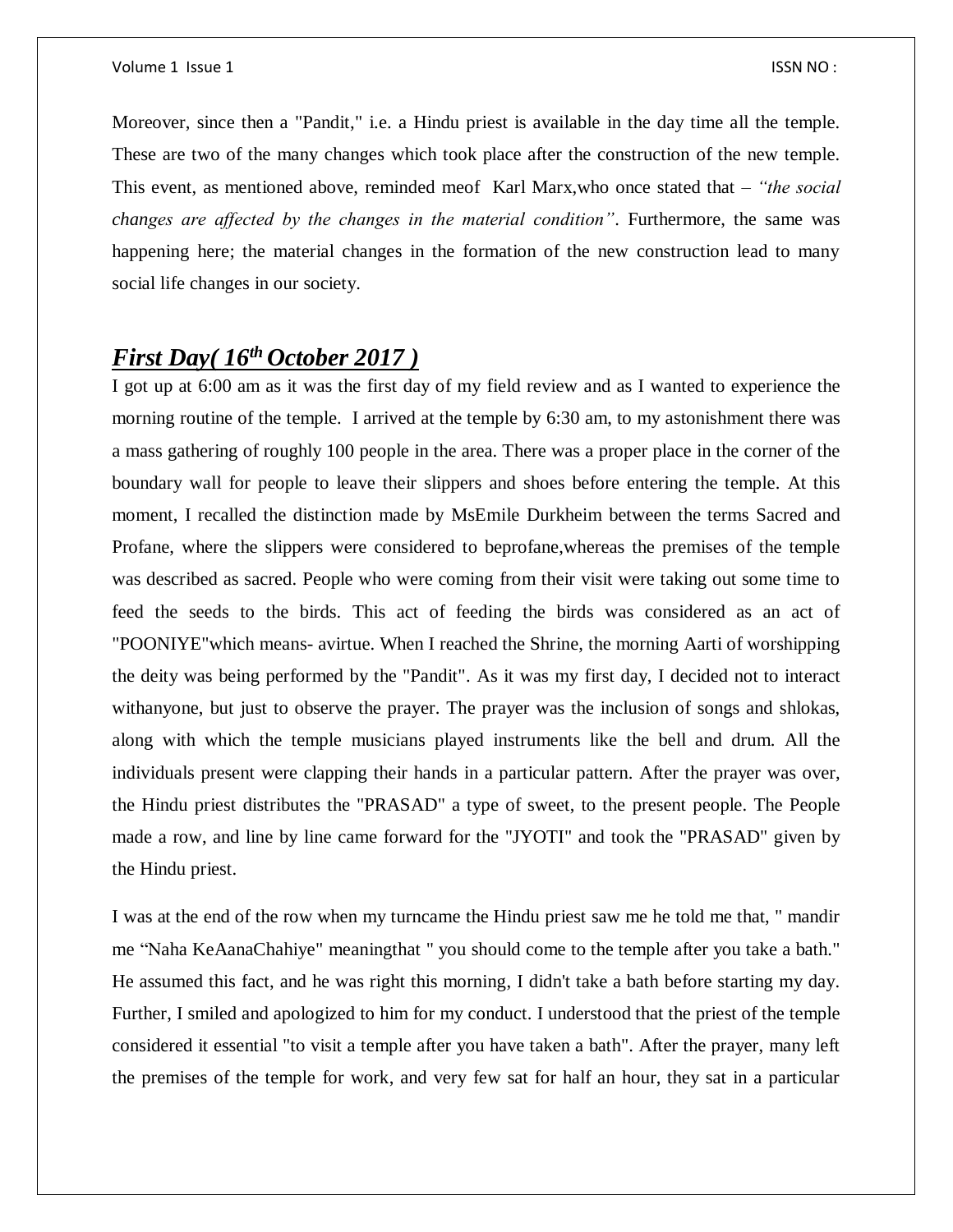order facing the deity and reciting the shlokas, in a little voice. I thought that this could be an excellent time to interview one or two of them. One of the significant barriers for me was the age difference between the people present. Thus, I did not force my luck with it and returned house.

In the evening, I wrote all my observations in my notebook. Furthermore,I made a plan for the next day.

## *The second day (17th October2017)*

I woke up at 5:00 am and went straight to take a bath before going to the temple. I reached at 6:00 am, and bought some seeds of wheat and 'bajra' for feeding the birds after the Aarti. I observed the activities of the Pandit,as he very mainlywent about cleaning the utensils which were used inthe "AARTI".He washed them with the ashes of the previous days "AARTI" which I found to be quite peculiar. The ashes are considered to be sacred because people take it as a blessing of God. About 6:15 am the prayer started, and by that time,people beganto gather. After the prayer, I waited till the people moved out because I wanted to interact with the "Pandit Ji". When I found him done with his doings, I requested him to sit with me because I wanted to know about the deity of this temple and its history. The preistwas very kind and humble, his name was "Puneet Sharma"33 years-old and belonged to aBrahmin family. I asked him about the history of the deity and the construction of the temple. The main point which I noticed was that the collection of money for making the temple was only from the people belonging to a particular caste. I asked about the room in which the ideal of the deity was placed, he replied that only he was allowed to enter that room and that all the ritual of cleaning themodels and it changing clothes were performed by him. This shows the hierarchy of status in the society; a special status is given to a particular individual or a group based on many factors, factors like caste, wealth, family prestige, his profession and many other.

The time which I spent with Mr Puneet Sharma in talking, there were many inferences which I have drawn some are; that he was the typical Brahmin, who is very clear about facts such as what is profane and what is sacred, what will be accepted by the God and what will be not. What is "PUNIYE" and what is "PAAP". These all distinction was only based on his values, which was given to him by his ancestors. I know this fact because when I asked about the sources of all these distinctions, he answered that,"Mere baba BhiEkPandit the, aur"Yeh SaariShiksha unhiki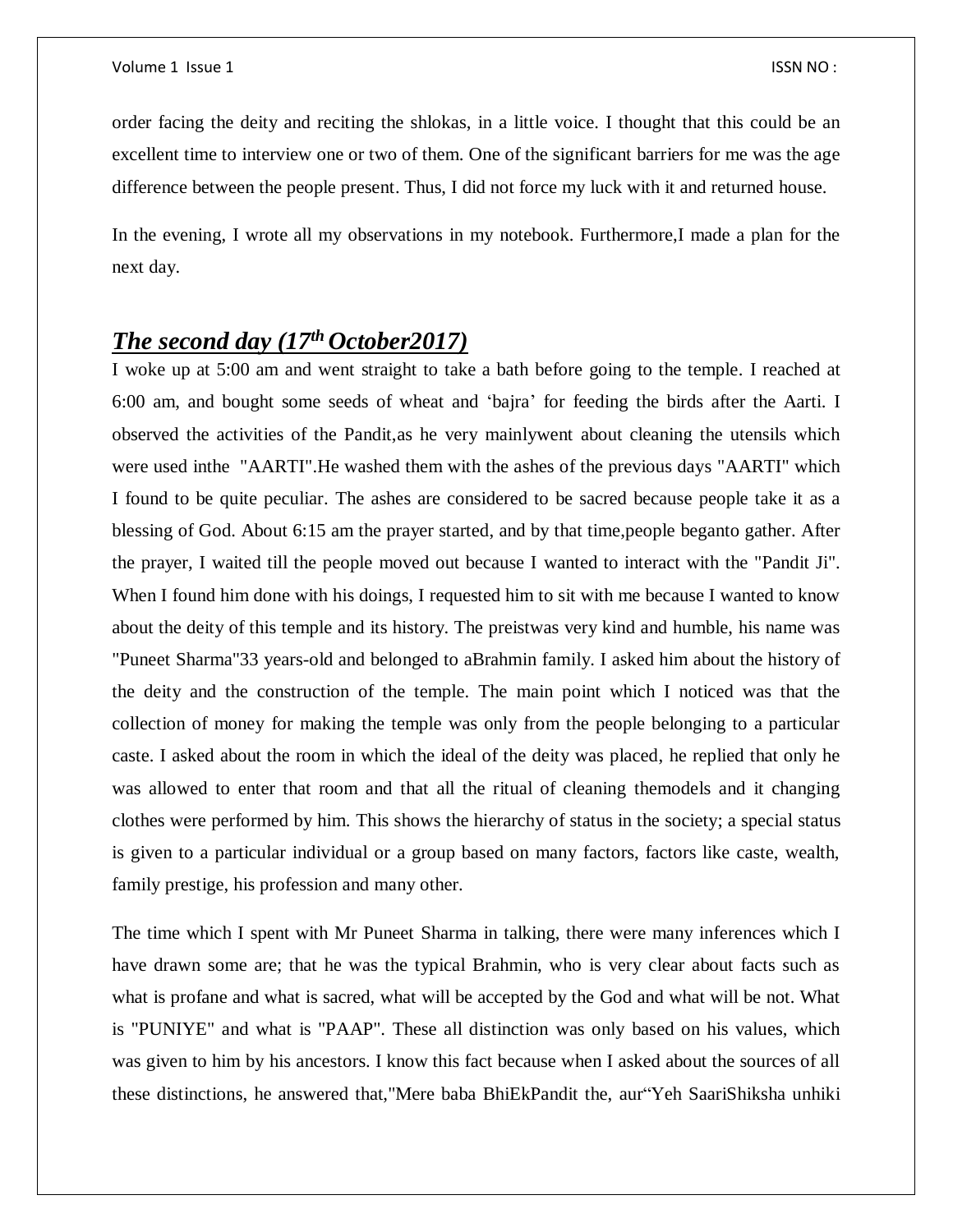#### Volume 1 Issue 1 ISSN NO : ISSN NO : ISSN NO : ISSN NO : ISSN NO :

di hui hai" means, "all these distinctions was told to him by his father who was also the Hindu priest in his village." After the discussion, I took a leave for my home at about 10:00 am.

In the evening, I wrote the discussions and observation of the day andtried to connect this to my classes of the sociology. As a student of sociology, we know that" people have their own thoughts of what is wrong in the society and what ought to be in the community." which was described by the" Clifford Geertz " in his essay " Deep Play ". Here also Mr Puneet, the pandit Ji was describing me the faults and the flaws in the ritual and what is the appropriate rules or the ways to perform a ritual.

And by his talks, I also got to know that, he is an Ethnocentric person, means " the one who thinks his culture is the best." because while interviewing him, his primary focus was on the caste difference. He was in support of this distinction which is made on the bases of castes.

### *Third day ( 18th October 2017 )*

Today I decided to attend the AARTI of the evening, so I reached at 5:30 pm before the sunset, there I observed that many locals were already present there. Some were sitting quietly, some were talking, but they all were old and often came in the evening to the temple. The same procedure was followed in the evening also, cleaning of the utensils with the ashes of the morning AARTI, some flowers also were brought by him, from the nearby house. He then started the evening prayer, everyone arrived in the centre of the temple when Pandit Ji made a low pitch sound with the help of a "Shank" means a shell which is used as a musical instrument in the temples. Then the prayer began, and it was the same as of the morning one. The same routine was followed in the evening. Also, prayer then the distribution of sweet means the Prasad, by the Hindu priest. After the prayer, many left the premises for their respected houses, but those who stayed were the ones who also stood in the morning after the morning prayer. Now I decided to interact them, one of the most laborious tasks of my field review or should I say the only most challenging part.

So, I interacted a man, I said him that I want to talk to him, because I am writing my observation on this temple and willing to cooperate the followers of this deity, and he agreed to help me. So, I first asked him about himself, his name was "Budh Singh Rathore", and his age was 54, approx because even he was not sure of his generation. He was the follower of Ramdev, and his whole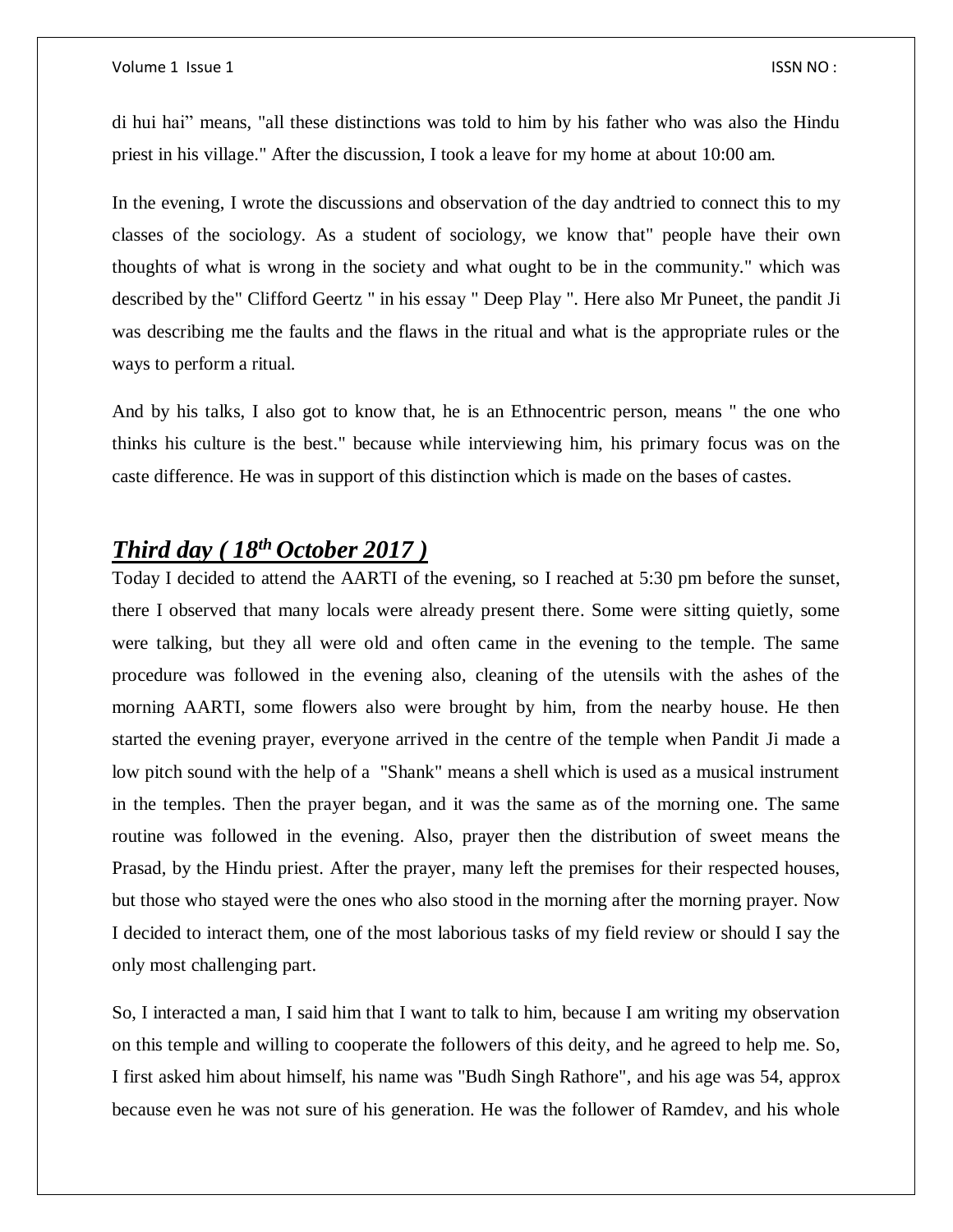#### Volume 1 Issue 1 **ISSN NO** :

family member were the followers of Ramdev Ji. The female members of his house weakly perform the fast on Tuesday. I asked him why only Tuesday then he replied that this day is considered to be the day of Ramdev Ji.

Further, I asked him is there any restriction on the females of the family in following the ritual. This question was not directly asked because I thought it would be awkward to straight away strike the point. To which he replied that no ... no such discrimination is there between the male and the female members. After this, he got up and said that he has to go, and blessed me before leaving for his home.

After this a returned to my house and noted down the observation.



## *Fourth day ( 21st October 2017)*

I was not able to go to the temple for two days because of Diwali Festival, but today I decided to reach in the evening and to interact one more person, for my satisfaction because I was unable to infer information from people. This time after the evening prayer, I was searching for the one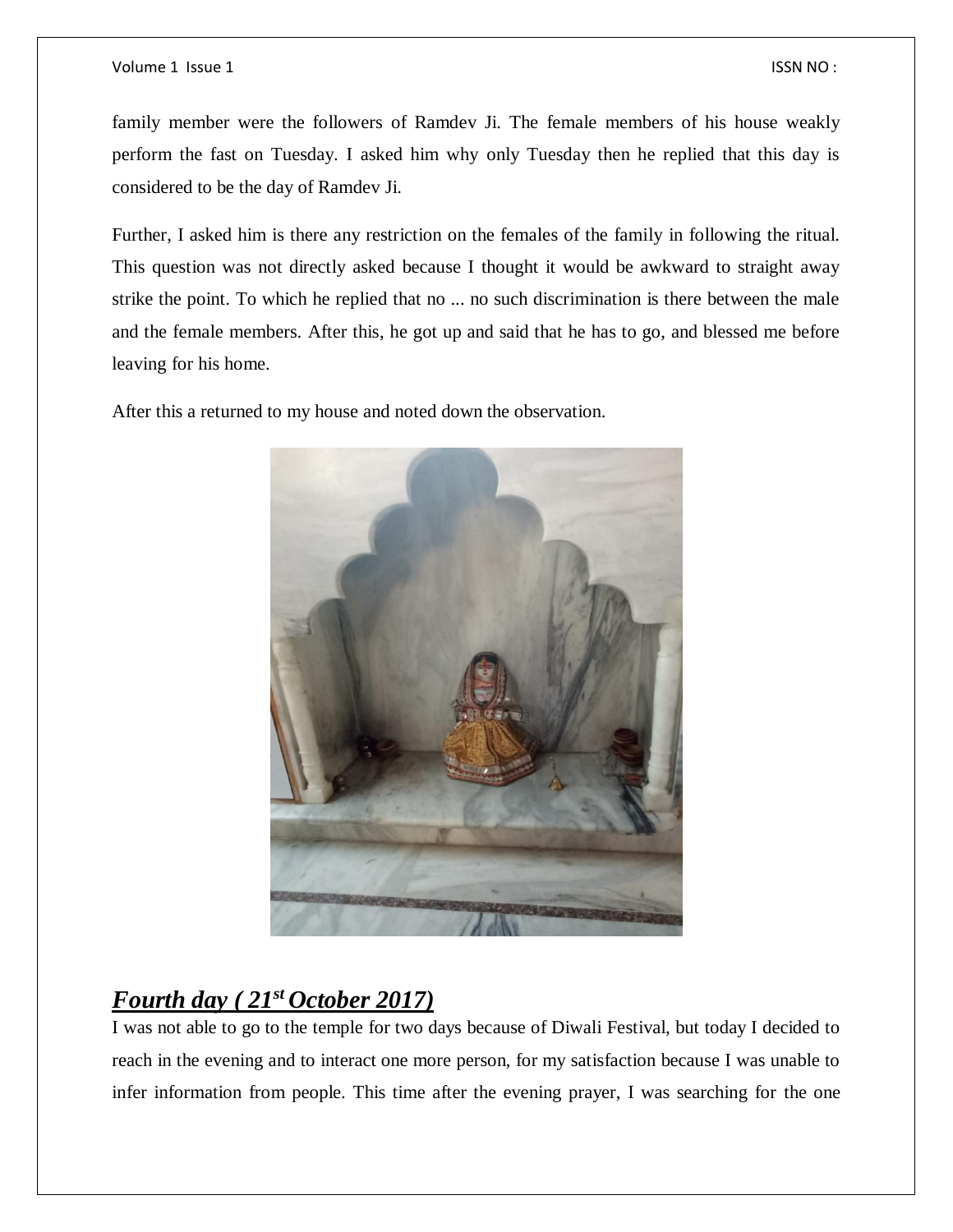who would not hesitate to express his or her feelings. I was searching for the one who would be of somewhat my age, but there were only the old aged people, who were there to find peace. At last, I interacted a granny whose name was "SarlaKanwar" age around 60. But she was more confident to talk about all the distinctions which the family member made on the basis of gender.

So, she told me that the females are not treated in a similar way as the boys or the males of the family. But this discrimination was only for the performance of rituals and the cultures and not for any other category, like education or any other factors. The sacred and profane distinction was also imposed on the females, like at the time of menstruation the females are not allowed to touch the belongings of the temple, not allowed to even enter the room where the deity is placed in the house. That 3-4 days are totally isolated for them, only for the performance of the rituals and not anything else, like leaving alone and eating in the separated utensils.

"Insaaniayt sebhadkekuchbhinahi", these were the last lines of her to me before she left for her home which means, " humanity is the supreme belief" and the infer which I drew out of this was that she was telling me not to do the same which others are doing in the name of caste, Dharam, puniye, paap, i.e., the virtue or the vice. And use your own reasoning and understanding to follow a particular ritual.

When she left, I stood there till 8:30pm and was thinking about her. Then I returned home, but the line was still doing something to my mind, do not know what but she forced me to think about her talks.